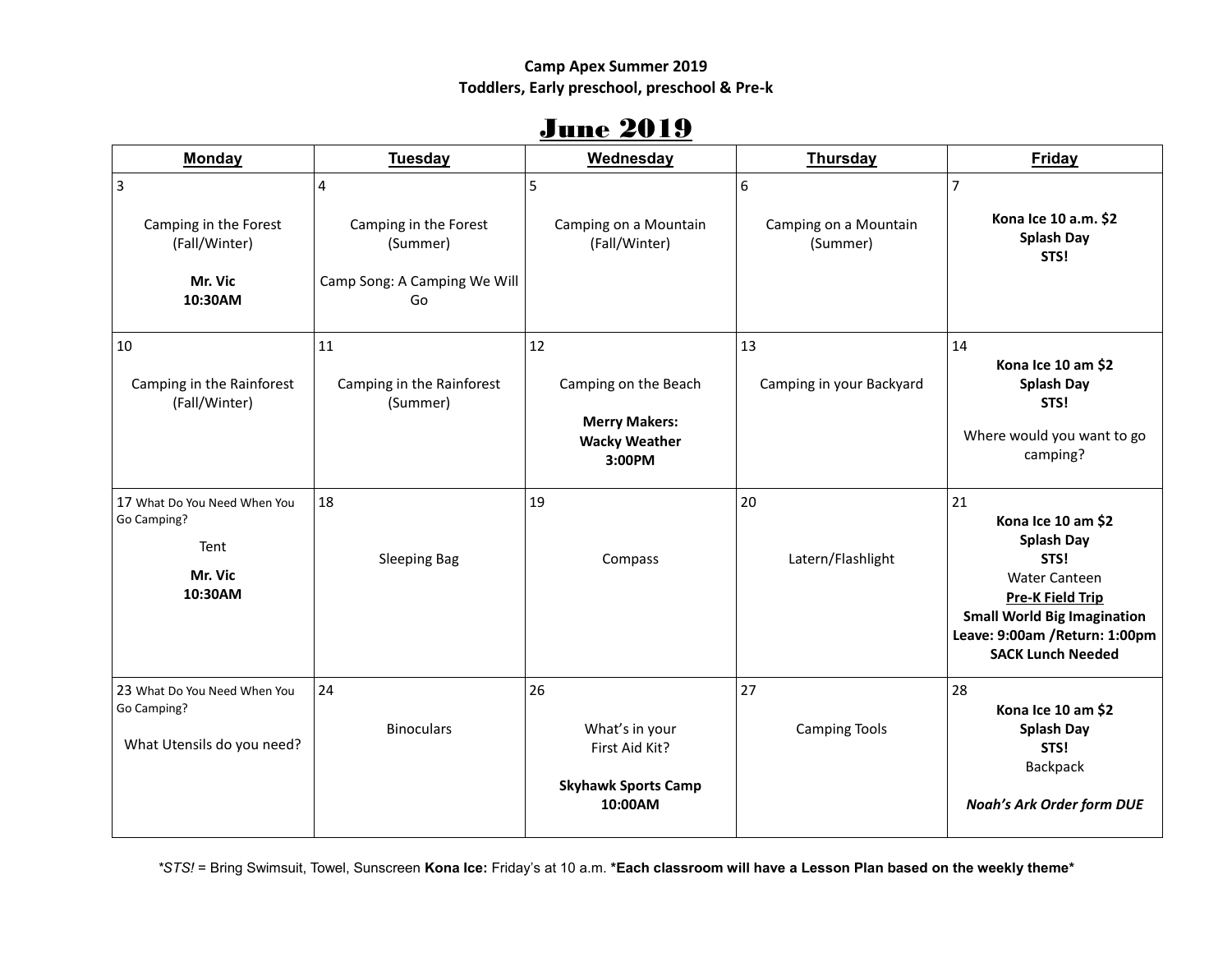### **Camp Apex Summer 2019 Toddlers, Early preschool, preschool & Pre-k**

# July 2019

| <b>Monday</b>                                                                       | <b>Tuesday</b>                                                                         | Wednesday                                             | <b>Thursday</b>                                         | Friday                                                                                                                                                                             |
|-------------------------------------------------------------------------------------|----------------------------------------------------------------------------------------|-------------------------------------------------------|---------------------------------------------------------|------------------------------------------------------------------------------------------------------------------------------------------------------------------------------------|
| 1 What Can You Eat When You Go<br>Camping?<br>Grill or Camp Fire                    | $\overline{2}$<br>Hot Dogs<br><b>Merry Makers:</b><br><b>Hip Hip Hooray</b><br>10:00AM | 3<br>4 <sup>th</sup> of July Craft                    | 4<br>Closed In Observance of<br><b>Independence Day</b> | 5<br>Kona Ice 10 a.m. \$2<br><b>Splash Day</b><br>STS!<br><b>Smores Craft</b><br>Camp Song: The Smores Song                                                                        |
| 8 What Can You Eat When You Go<br>Camping?<br>Fish<br>Camp Song: I'm a Little Fishy | 9<br>Hamburgers                                                                        | 10<br>Fruits<br><b>Skyhawk Sports Camp</b><br>10:00AM | 11<br>Vegetables                                        | 12<br>Kona Ice 10 a.m. \$2<br>Splash Day, STS!<br><b>Trail Mix</b>                                                                                                                 |
| 15 What Can You Do When You Go<br>Camping?<br><b>Bon Fire</b><br>Mr. Vic<br>10:30AM | 16<br><b>Story Telling</b>                                                             | 17<br><b>Rock Climbing</b>                            | 18<br>Kayaking                                          | 19<br>Kona Ice 10 am \$2<br><b>Splash Day</b><br>STS!<br><b>Bird Watching</b>                                                                                                      |
| 22 What Do You See When You Go<br>Camping?<br><b>Trees</b>                          | 23<br>Plants                                                                           | 24<br><b>Stars</b><br>Noah's Ark Workshop             | 25<br>Moon                                              | 26<br>Kona Ice 10 am \$2<br><b>Splash Day</b><br>STS!<br>Scavenger Hunt<br><b>Pre-K Field Trip</b><br>Chuck-e-cheese<br>Leave: 10:15am<br>Return: 2:00pm<br><b>NO Lunch Needed</b> |